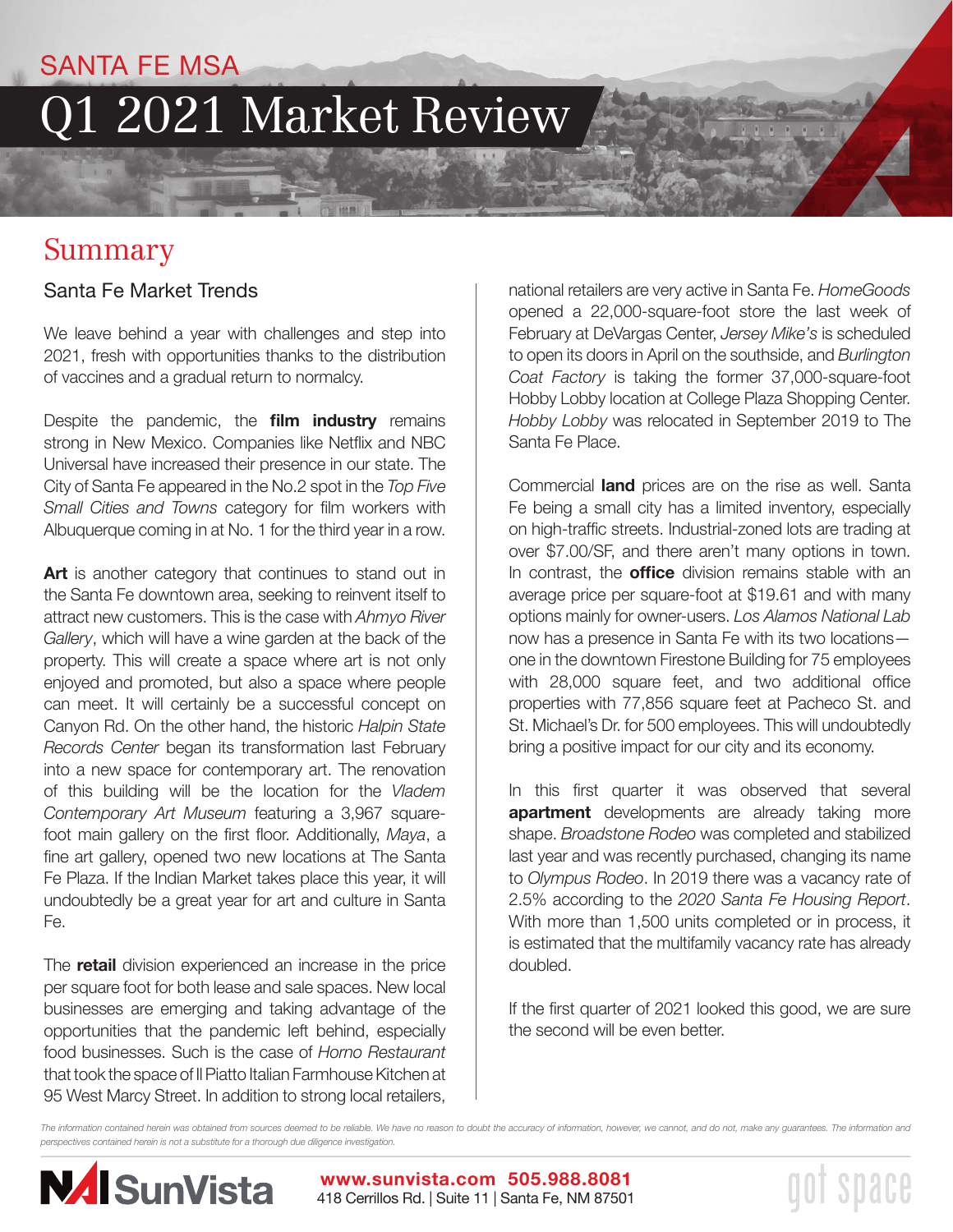### SANTA FE MSA

## Q1 2021 Market Review



Average Size: 2,861 SF Average DOM: 705











space

*\*Market vacancy rate was obtained by consulting available published market information and gathering information available from property owners and brokers.*



418 Cerrillos Rd. | Suite 11 | Santa Fe, NM 87501 **www.sunvista.com 505.988.8081**